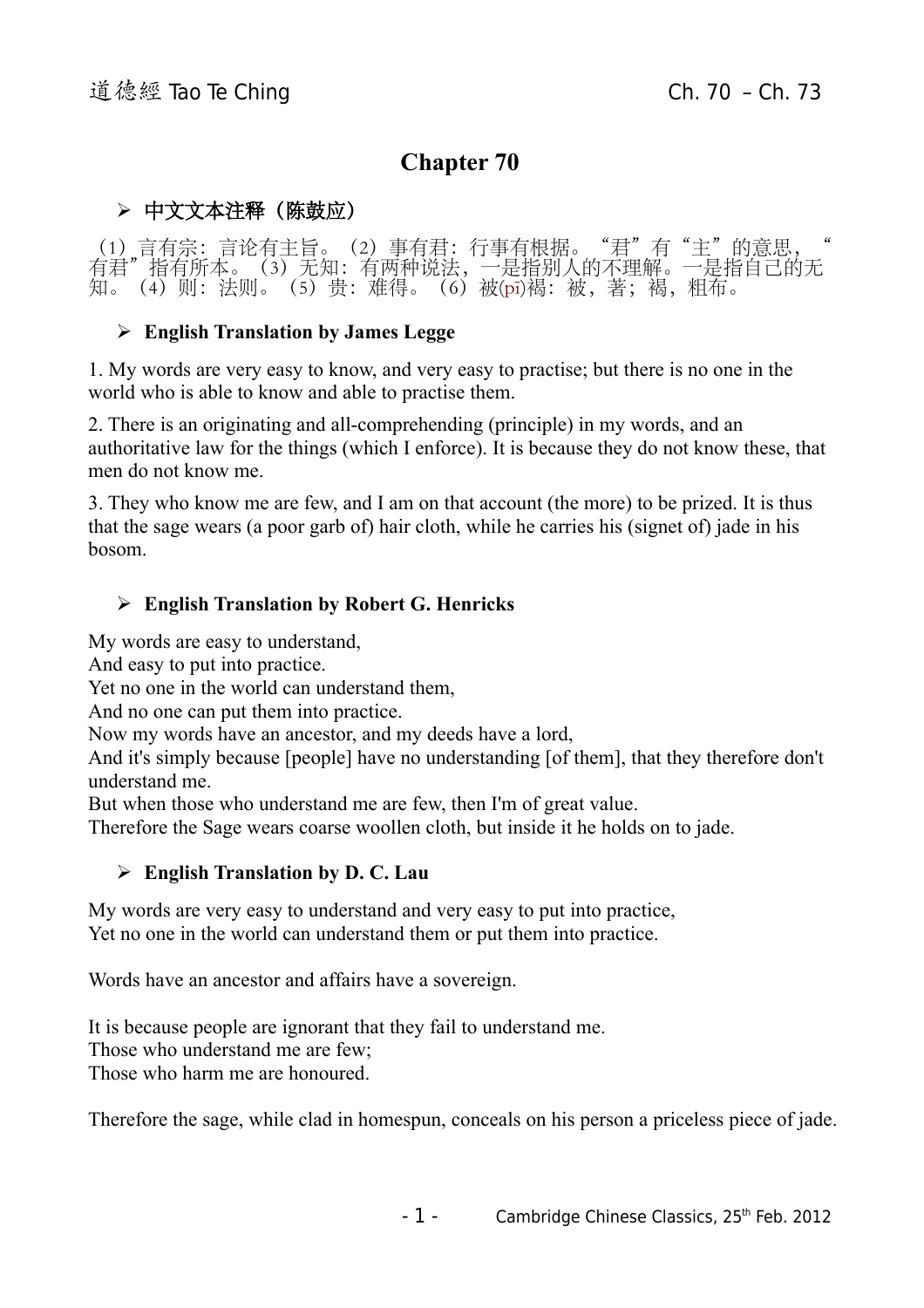# **Chapter 71**

### ➢ 中文文本注释(陈鼓应)

(1) 知不知: 最通常的解释是: 一、知道却不自以为知道, 二、知道自己 [有所]<br>K知。(2)尚矣: "上""尚"古字通。(3)不知知: 不知道却自以为知道。 不知。(2)尚矣:"上""尚"古字通。(3)不知知:不知道却自以为知道。 (4)病病:把病当作病 (who recognizes sick-minded as sick-minded)。

#### ➢ **English Translation by James Legge**

1. To know and yet (think) we do not know is the highest (attainment); not to know (and yet think) we do know is a disease.

2. It is simply by being pained at (the thought of) having this disease that we are preserved from it. The sage has not the disease. He knows the pain that would be inseparable from it, and therefore he does not have it.

#### ➢ **English Translation by Robert G. Henricks**

To know you don't know is best. Not to know you [don't] know is a flaw. Therefore, the Sage's not being flawed Stems from his recognizing a flaw as a flaw. Therefore, he is flawless.

#### ➢ **English Translation by D. C. Lau**

To know yet to think that one does not know is best; Not to know yet to think that one knows will lead to difficulty.

It is by being alive to difficulty that one can avoid it. The sage meets with no difficulty. It is because he is alive to it that he meets with no difficulty.

## **Chapter 72**

### ➢ 中文文本注释(陈鼓应)

(1)民不畏威则大威至: "畏威"的"威"作威压讲。"大威"的"威"指可怕的 事, 作祸乱讲。(2)狎(xiá): "狎"假为"狭"。奚侗说, "狭"即说文"陕"字, (1) 民不畏威则大威至: "畏威"的"威"作威压讲。"大威"的"威"指可怕<br>事, 作祸乱讲。 (2) 狎(xiá): "狎"假为"狭"。奚侗说, "狭"即说文"陕":<br>"隘"也, "隘"有"迫"意。此言治天下者, 无陕迫人民之居处, 使不得安舒。 (3)厌,压。(4)夫唯不厌,是不以厌:只有不压榨人民,人民才能不厌恶统治者。 (5)不自见:见,音现,作表现讲。"不自现"即不自我表扬。(6)自爱不自贵: 指圣人但求自爱而不求自显高贵。(7)去彼取此: 指舍去"自见"、"自贵",而 取"自知"、"自爱"。

#### ➢ **English Translation by James Legge**

1. When the people do not fear what they ought to fear, that which is their great dread will

- 2 - Cambridge Chinese Classics, 25<sup>th</sup> Feb. 2012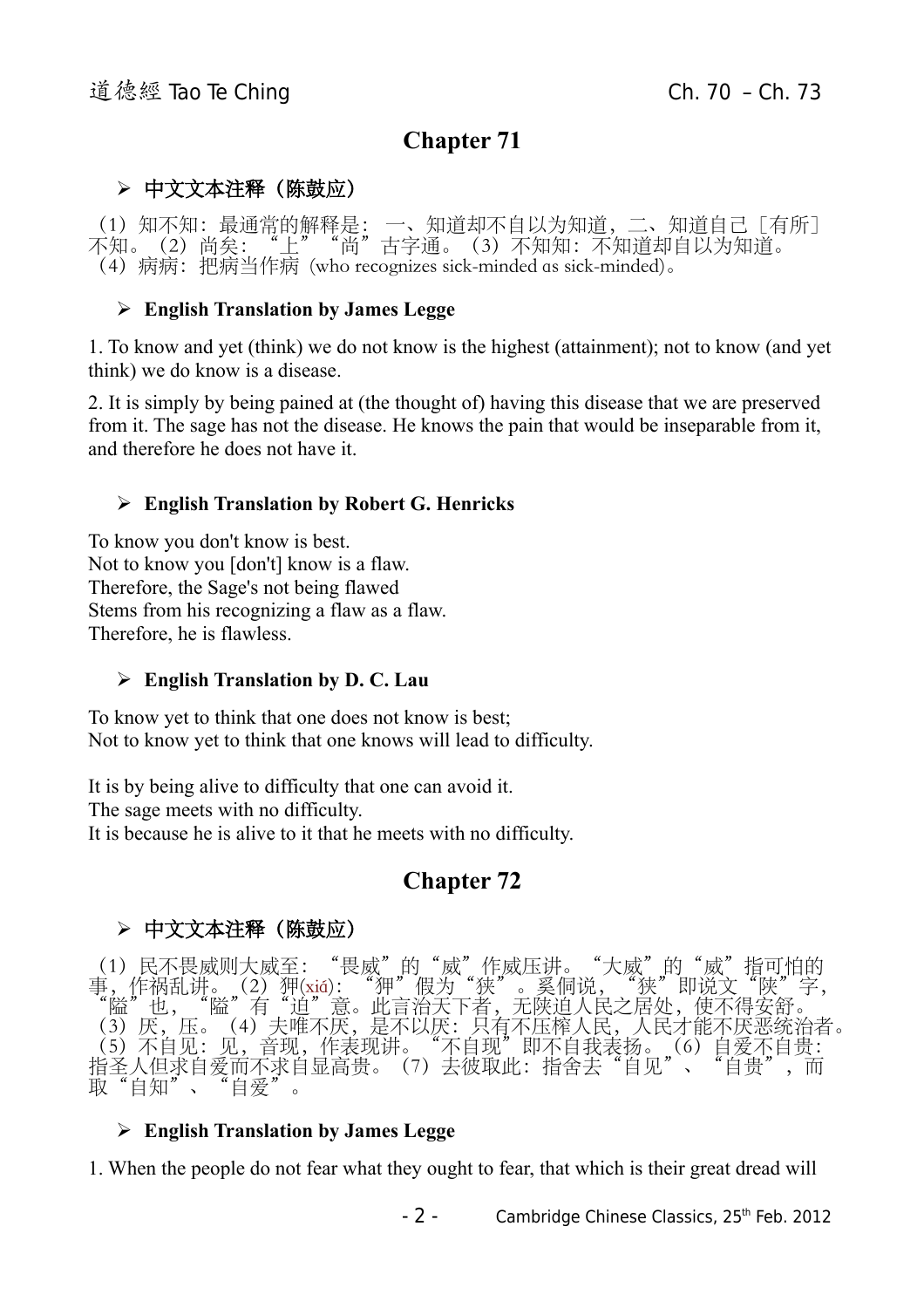# 道德經 Tao Te Ching Chang Ch. 70 – Ch. 73

come on them.

2. Let them not thoughtlessly indulge themselves in their ordinary life; let them not act as if weary of what that life depends on.

3. It is by avoiding such indulgence that such weariness does not arise.

4. Therefore the sage knows (these things) of himself, but does not parade (his knowledge); loves, but does not (appear to set a) value on, himself. And thus he puts the latter alternative away and makes choice of the former.

### ➢ **English Translation by Robert G. Henricks**

When the people don't respect those in power, then what they greatly fear is about to arrive.

Don't narrow the size of the places in which they live; Don't oppress them in their means of livelihood. It's simply because you do not oppress them, that they therefore will not be fed up. Therefore the Sage knows himself but doesn't show himself; he cherishes himself but doesn't value himself. For this reason, he rejects that and takes this.

#### ➢ **English Translation by D. C. Lau**

When the people lack a proper sense of awe, then some awful visitation will descend upon them.

Do not constrict their living space;

Do not press down on their means of livelihood.

It is because you do not press down on them that they will not weary of the burden.

Hence the sage knows himself but does not display himself, Loves himself but does not exalt himself.

Therefore he discards the one and takes the other.

# **Chapter 73**

## ➢ 中文文本注释(陈鼓应)

(1)勇于敢则杀,勇于不敢则活:勇于坚强就会死,勇于柔弱就可活。(2)此两者, 或利或害:指勇于柔弱则利,勇于坚强则害。(3)是以圣人犹难之:这句是六十三 章的文字,重出于此。(4)天之道:自然的规律。(5)繟(chǎn)然:坦然、安然、 宽缓。(6)天网:自然的范围。(7)恢恢:宽大、广大 。(8)失:漏失。

### ➢ **English Translation by James Legge**